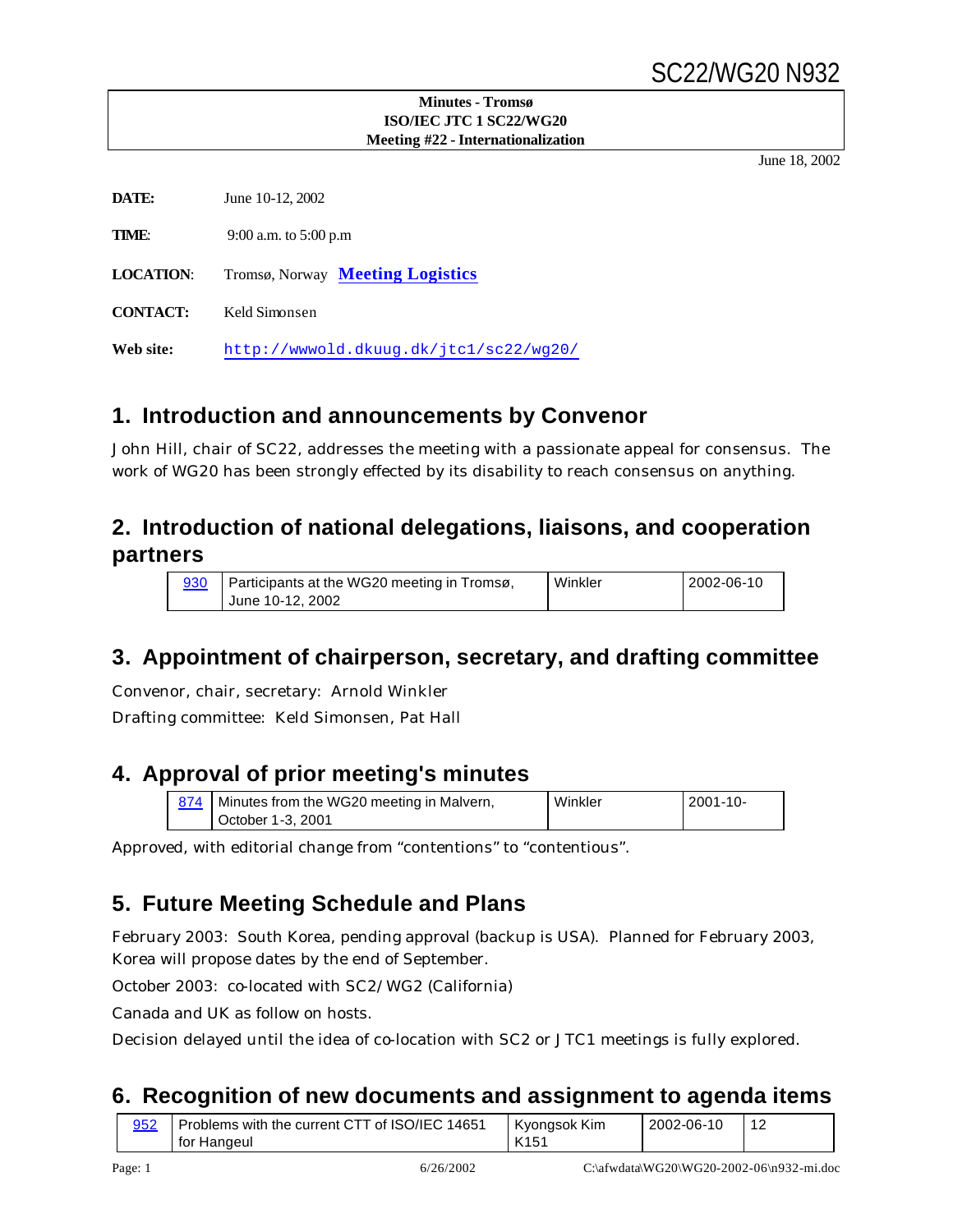| 953 | A summary of a paper by K. Kim: New canonical<br>decomposition and composition processes for<br>Hangeul | Kyongsok Kim<br>K <sub>152</sub> | 2002-06-06 | 12              |
|-----|---------------------------------------------------------------------------------------------------------|----------------------------------|------------|-----------------|
| 954 | Paper by K. KIM: New canonical decomposition<br>and composition processes for Hangeul                   | Kyongsok Kim<br>K <sub>153</sub> | 2002-06-10 | 12 <sup>2</sup> |
| 955 | NP: Specification for additional character data<br>types to the programming language C                  | German NB<br>SC22 N3356          | 2002-01-07 | 16              |
| 956 | Draft - Disposition of comments on DTR2 of 14652<br>(replaced by N960)                                  | Keld Simonsen                    | 2002-06-08 | 13              |
| 957 | Disposition of comments on CD of 15897                                                                  | Keld Simonsen                    | 2002-06-12 | 15              |
| 958 | Problem statement of expressing DIN 5007 in the<br>framework of ISO/IEC 14651                           | Marc Küster                      | 2002-06-11 | 12              |
| 959 | Contribution of SC22/WG20 to the 2002 CLAUI<br>coordination meeting                                     | SC22/WG20                        | 2002-06-12 | 17              |
| 960 | Final disposition of comments to DTR2 14652                                                             | Keld Simonsen                    |            | 13              |
| 961 | Text of TR 14652 for publication                                                                        | Keld Simonsen                    |            | 13              |
| 962 | E-mail SC22WG20.3949 about an NP on a TR for<br>118N functionality and current practices                | Keld Simonsen                    | 2002-06-09 | 18              |
| 963 | New text for CD ballot on ISO/IEC 15897                                                                 | Keld Simonsen                    |            | 15              |

Keld requests the distribution of a document that is a follow-on for 15435 (filename 15435wd7.pdf). SC22 ballot result in N3362 clearly indicates that the project is withdrawn, the JTC1 formality is under way. The convenor considers it inappropriate and misleading to distribute another working draft on a withdrawn project.

# **7. Approval of Agenda**

| 929 | Agenda for the WG20 meeting in Tromsø, | Arnold Winkler | $12002 - 05 - 30$ |
|-----|----------------------------------------|----------------|-------------------|
|     | June 10-12, 2002                       |                |                   |

Ireland's request to transfer the maintenance of ISO/IEC 14651 to SC2/WG2 is added under item #10.

The agenda is approved as amended.

# **8. Liaison Reports**

#### *8.1 Additions/deletions/changes to liaisons*

| List of liaison and co-operations to and from | Winkler | 2000-05-22 |
|-----------------------------------------------|---------|------------|
| SC22/WG20                                     |         |            |
|                                               |         |            |

Marc: CEN CDSG should be added, it is not part of TC304.

Keld: we can exchange information via the relationship we have with TC304.

Guide/Share Europe needs to be removed from the list (AI convenor).

### *8.2 SC22/WG4, COBOL*

No report

#### *8.3 SC22/WG5, Fortran*

No report

#### *8.4 SC22/WG14, C*

No written report. WG14 has new project to support character sets, also UTF-16, etc.

#### *8.5 SC22/WG15, POSIX*

| 2002-03-25<br>918   Austin Group Status March 2002<br>The Open Group |
|----------------------------------------------------------------------|
|----------------------------------------------------------------------|

No specific report, FDIS ballot is expected.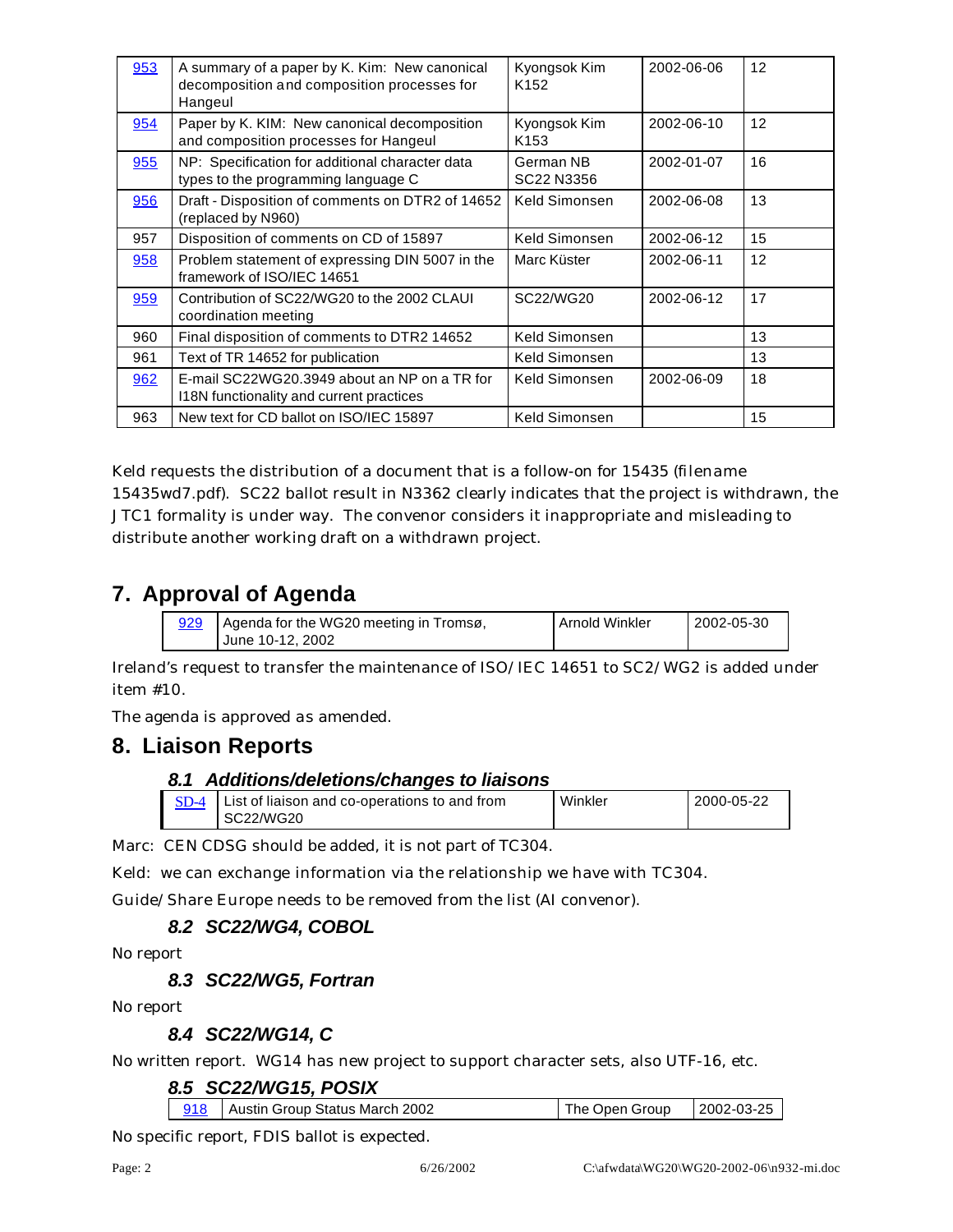## *8.6 SC22/WG21, C++*

New TR for extended library function and locales and character sets are planned.

Keld AI: extract e-mail thread that shows how WG20 could support their efforts.

#### *8.7 SC2/WG2*

Ken reports : met in Dublin. Significant items are 2 amendments – now FPDAMs to be balloted soon. All controversies about the addition of characters have been resolved. Consensus to merge the 2 parts of 10646 into one document. Published on CD. New one-part standard will have to be reflected in WG20 standards and TRs.

### *8.8 GUIDE/SHARE Europe*

Terminated. Remove reference.

|     | 8.9 SC35                                      |                  |            |
|-----|-----------------------------------------------|------------------|------------|
| 919 | Invitation to the SC35 plenary meeting in     | l SC35 N0395 and | 2002-03-21 |
|     | Copenhagen, June 6-7, 2002, hotel information | SC35 N0396       |            |

Evaluation project for CLAUI in IT has been approved as TR 19764 (Alain is the editor). Will be posted.

#### *8.10 CEN TC 304 and CDSG*

| 909 | Resolutions of the December 2001 Plenary of<br>TC304                       | CEN/TC304 N1004 2002-02-01 |            |
|-----|----------------------------------------------------------------------------|----------------------------|------------|
| 910 | Minutes of the 19th plenary of CEN/TC304 in<br>December 2001               | CEN/TC304 N1005 2002-02-01 |            |
| 917 | CEN TC304 – status and work, secretariat                                   | Wolf Arfvidson             | 2002-03-18 |
| 940 | Special Report on CEN/ISSS Cultural Diversity<br>Steering Group and TC 304 | Erkki Kolehmainen          | 2002-04-30 |

Marc reports: TC304 status is unclear – lacks secretariat. Iceland has relinquished secretariat, projects are dormant. CDSG will recommend the future of TC304 to FSSS. CDSG was founded in November, Marc is the chairman. Project team (Clews, Hjulstad) working on report – all documents are publicly available. Wide participation. ETSI (Chris Nordby), TC304, e-business, CLAUI (Neuville), Unicode (Ksar). Observer institutions are also involved. Decide on projects, structure, other work (Lisa, Unicode, etc…).

URL: http://www.cenorm.be/isss/Projects/cdsg/Default.htm

## *8.11 TC37*

New codes (language codes) are being worked on. IETF codes are in the works also, not enough languages are available. 6000 languages are being planned to be defined. Peter Constable and Michael Everson are working on the new list – proceed cautiously.

### *8.12 Unicode*

No written report. Unicode 3.2 was published electronically. Unicode 4.0 will be a book again, synchronized with the current amendments in SC2/WG2. Ideally, the one-part 10646 would be Unicode 4.0. Updates to TRs: #10-Collation was updated with Unicode 3.1. #24 – Script Names is updated with 3.2, not synchronized with the ISO script ID standard completely. #25 – Mathematical symbols. #26 – CESU-8 for data base usage.

Ken recommends that WG20 members read the Unicode web site, especially the UTC procedures. Keld asks for the by-laws, Ken will check, if they are available.

### *8.13 W3C*

Charmod is in last call – should be approved soon.

# **9. Review of prior meetings action items [SD-5]**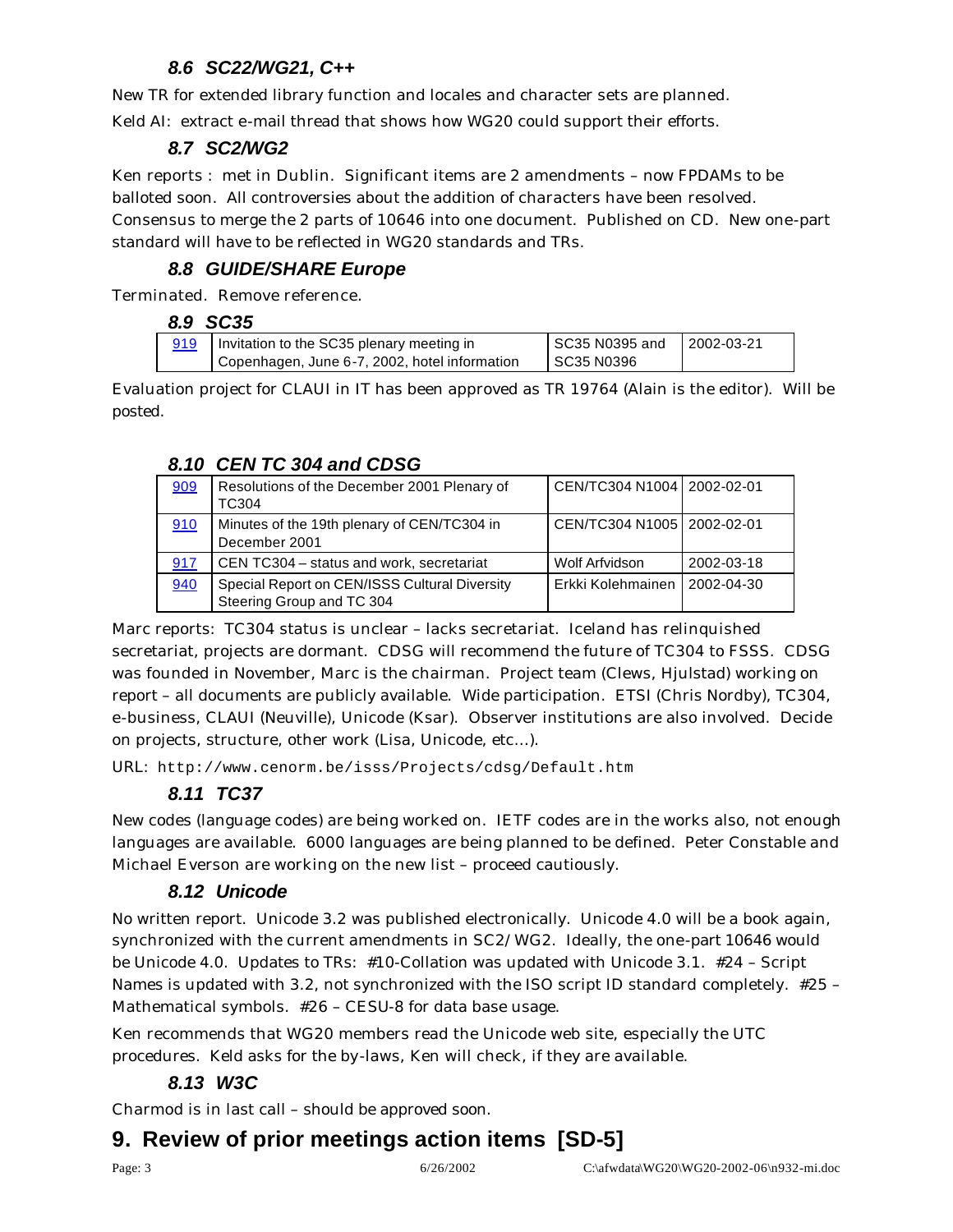| $\sim$<br>ברוג<br>־ש | Action item list | Winkler | ∕-∩≁<br>2002<br>n.<br>$\overline{\phantom{0}}$<br>. .<br>$\cdot$ $\cdot$ |
|----------------------|------------------|---------|--------------------------------------------------------------------------|
|----------------------|------------------|---------|--------------------------------------------------------------------------|

Open AI 9911-11 (Kent Karlsson) is closed by decision of the WG.

# **10. Results of the SC22 letter ballots regarding WG20**

| 899 | Summary of Voting on SC 22 N 3328, Letter Ballot<br>on Withdrawal of Project JTC 1.22.15435 - APIs for<br>Internationalization | SC22 N3362                         | 2002-01-14 |
|-----|--------------------------------------------------------------------------------------------------------------------------------|------------------------------------|------------|
| 901 | Summary of Voting on SC 22 N 3326, Letter Ballot<br>on Request to Include Annex A of ISO/IEC TR<br>10176 on the ITTF Website   | SC22 N3361                         | 2002-01-14 |
| 904 | Summary of Voting on SC 22 N 3330, Letter Ballot<br>on Revision of ISO/IEC TR 10176                                            | SC <sub>22</sub> N <sub>3365</sub> | 2002-01-17 |
| 907 | Summary of Voting on SC 22 N3327, Letter Ballot<br>on Future of SC 22/WG 20                                                    | SC <sub>22</sub> N <sub>3359</sub> | 2002-01-14 |

N899: SC22 would entertain a new project proposal for a TR – WG20 may propose a NP and SC22 may approve that NP. Keld has a document for distribution on that subject.

Additional agenda item: Future of 14651 – should it be in WG20 or in SC2/WG2?

Everson recommends that the maintenance of 14651 be transferred to SC2/WG2. SC2 has expressed the willingness to take on the maintenance of 14651.

UK position: it would be better to move 14651 to SC2/WG2. UK would support the move.

USA supports the Irish position and recommends the move.

German committee: 14651 should stay in WG20, monitoring is by the same people that monitored the development. Marc would support co-location of SC2/WG2 and WG20 meetings.

Keld: stay in WG20 invite cooperation partners, co-locate when necessary.

Everson indicates that Finland and Sweden would support moving the maintenance to SC2.

No immediate decision, but co-location of meetings would help.

# **11. ISO/IEC TR 10176 – revision**

| 904 | Summary of Voting on SC 22 N 3330, Letter Ballot<br>on Revision of ISO/IEC TR 10176 | SC22 N3365     | 2002-01-17 |
|-----|-------------------------------------------------------------------------------------|----------------|------------|
| 926 | TR 10176 – options for future processing of<br>revisions and/or amendments          | Matt Deane     | 2002-01-17 |
| 927 | TR 10176, $4^{\text{th}}$ edition for review by WG20                                | Arnold Winkler | 2002-04-10 |
| 946 | Some technical issues regarding TR 10176                                            | Ken Whistler   | 2000-09-01 |

Ken explains his concerns in N946.

Pat Hall points to the anachronistic base text of the TR 10176 (e.g. use ASCII). Ken points out that the US do not support new work items for WG20.

Marc: this document is not state-of-the-art any more.

History of this document: written initially by Brian Meek, assigned to WG20 for revision regarding I18N and character set handling, 2<sup>nd</sup> edition by Akio Kido and Makato Noda, 3<sup>rd</sup> and 4th edition (table only) by Arnold Winkler.

Pat Hall: should be done in WG11.

Discussion about the future of WG20 – no agreement.

Currently, the  $4<sup>th</sup>$  edition would align the repertoire with ISO/IEC 10646-1:2000 (BMP, Unicode 3.0).

Resolution: N927 for DTR ballot (or whatever is the best way).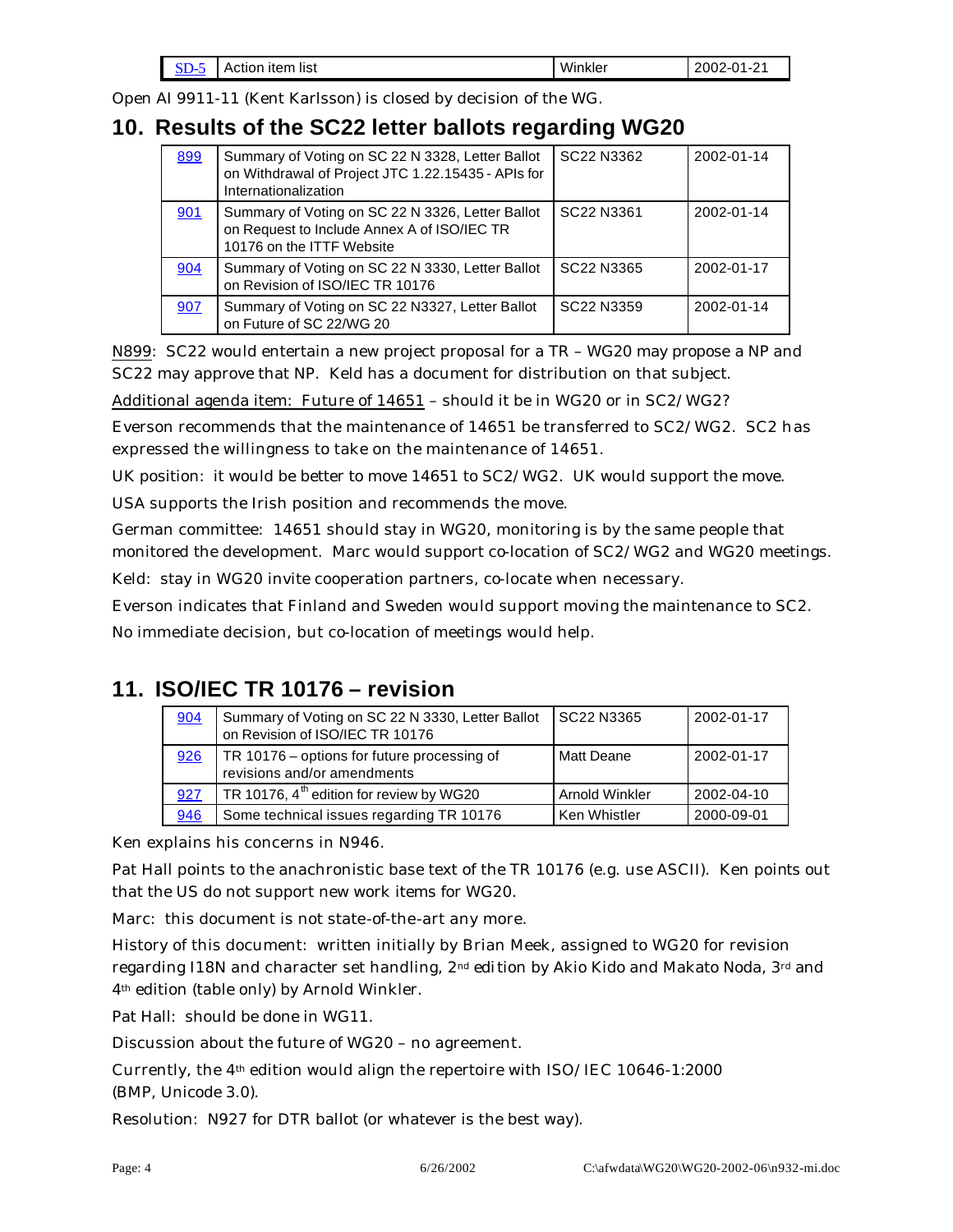The resolution was after a long and tedious discussion about the best synchronization point of the repertoire of 10646.

Mark Küster volunteers to follow on as editor for TR 10176. **Resolution** to that effect.

Synchronization:

|             | Unicode 3.0  | Unicode 3.1  | Unicode 3.2      | Unicode 4.0        |
|-------------|--------------|--------------|------------------|--------------------|
| BMP         | 10646.1:2000 |              | $10646$ 1-Amd #1 | $10646$ 1-Amd $#2$ |
| Outside BMP |              | 10646-2:2000 |                  | 10646 2-Amd #1     |

Unicode 3.0 is a logical synchronization point for the Annex A of TR 10176 – no characters outside the BMP, contains most currently used modern scripts. Next synchronization point should be Unicode 4.0.

# **12. International string ordering ISO/IEC FCD 14651**

| 890  | Ballot: FPDAM #1 for ISO/IEC 14651<br>(associated "Common Template Table")<br>French version of the CTT                    | Alain LaBonté<br>SC22 N3352      | 2001-12-01<br>2001-12-16 |
|------|----------------------------------------------------------------------------------------------------------------------------|----------------------------------|--------------------------|
| 891R | Ordering rules for Hangul (updated from N891)                                                                              | Kent Karlsson<br>L2/01-469       | 2001-11-29               |
| 896  | Khmer syllabic ordering - presently, this document<br>needs this font:<br>http://home.att.net/~jameskass/CODE2000<br>. ZIP | Kent Karlsson                    | 2001-12-19               |
| 898R | String ordering weighting roadmap (replacing the<br>former document N898 from 2002-01-11)                                  | Kent Karlsson                    | 2002-02-04               |
| 936  | Summary of voting on FDAM1ballot for ISO/IEC<br>14651 - International String Ordering                                      | SC22 N3392                       | 2002-04-14               |
| 938  | Disposition of comments from the FPDAM ballot<br>for ISO/IEC 14651, Amendment #1                                           | Alain LaBonté                    | 2002-06-08               |
| 952  | Problems with the current CTT of ISO/IEC 14651<br>for Hangeul                                                              | Kyongsok Kim<br>K <sub>151</sub> | 2002-06-10               |
| 953  | A summary of a paper by K. Kim: New canonical<br>decomposition and composition processes for<br>Hangeul                    | Kyongsok Kim<br>K <sub>152</sub> | 2002-06-06               |
| 954  | Paper by K. KIM: New canonical decomposition<br>and composition processes for Hangeul                                      | Kyongsok Kim<br>K <sub>153</sub> | 2002-06-10               |
| 958  | Problem statement of expressing DIN 5007 in the<br>framework of ISO/IEC 14651                                              | Marc Küster                      | 2002-06-11               |

Alain presents his draft disposition of comments N938. Discussion of comments:

Norway 1: Not accepted. The question is the alignment of 14651 to the European Ordering Rules EOR or vice versa. Norway wants to change the weights of some letters and special characters to make the tailoring less work intensive. Ken supports the German position – change to the base table would require changes to all existing deltas, updates of data base indices based on the current table, etc…

When either 13710 and 12199 are changed, the 14651 table would have to be changed again. An example delta might be provided by Norway for review by WG20 as an informative annex at the next amendment.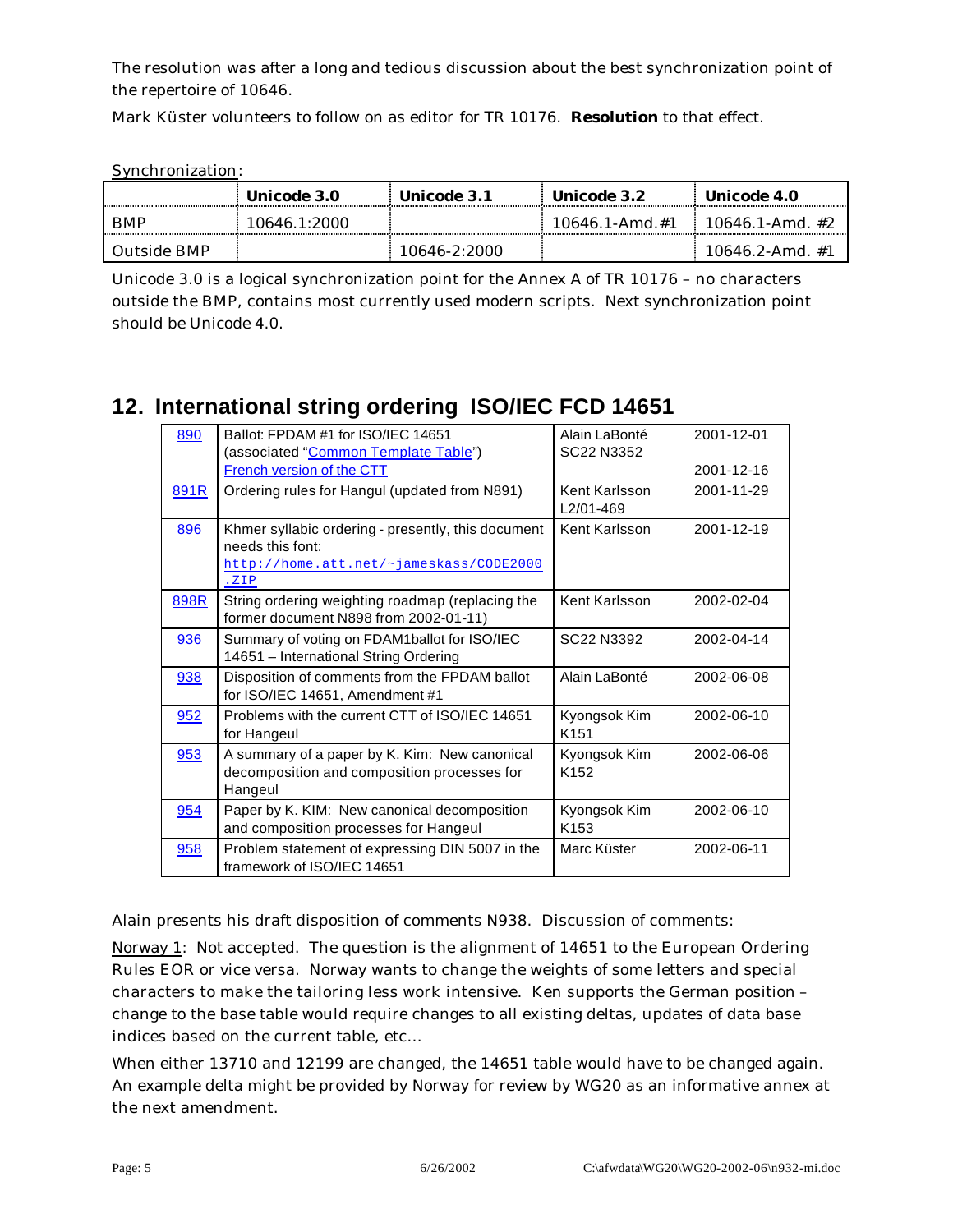Norway 2: Not accepted. Cyrillic sorting needs to be deterministic. Norway is invited to provide a example delta for the next amendment.

Norway 3: Not accepted. Make sorting of control characters fully deterministic. Discussion about the meaning of "deterministic". Norway is invited to provide a document to make the case – guidance to implementers to make stable sorts.

Norway 4: Not accepted. Norway is invited to provide text for the next amendment.

Sweden 1: Accepted. This is a error in the table creation program.

Sweden 2: Accepted.

Sweden 3: Not accepted. The proposal is not specific enough for immediate change. Kent Karlsson is asked to provide more specific paper on complex sorting problems such as Tibetan, Brahmi, Korean, etc…

Sweden 4: Complex paper on the problem with Hangul ordering, including Old Hangul with intermixed non-Hangul characters. Archaic Hangul will be out of order from the correctly sorted 11172 standard characters.

USA 1: Accepted. Was already accepted in Malvern , table generation was not ready for the PDAM. Accepted.

USA 2: Not accepted. Hangul sorting problem. Hangul needs to be treated syllabi cally. Short syllables either need a delimiter and pre-processing. The more elegant method is to weight Hangul higher than anything else – that results in correct order. The problem only occurs, when a short Hangul syllable is followed by a Chinese character. Kim wants to analyze the solution further for unexpected side effects.

**Resolution**: go to DAM ballot with ISO/IEC 14651 Amd.#1

Table-name: ISO14651\_2002\_TABLE1\_en.txt

| Progression: |
|--------------|
|--------------|

| July 15, 2002 | Ken Whistler  | Create new table (based on USA#1), send to Alain |
|---------------|---------------|--------------------------------------------------|
| July 22, 2002 | Alain LaBonté | Send DoC and new text to convenor (N938, N939)   |

Recommendation to Mr. Kim, who indicates that 14651 is hard to understand for the uninitiated: to make the standard easier to understand, please provide alternate text to "confusing" sections or paragraphs.

Keld suggests to create an issues list for the next amendments. Alain will maintain the issues list. Ken warns, not to make the issues list open-ended enumeration of already rejected requests.

The convenor will include the further progression of 14651 amendments in the convenor's report.

#### For the next amendment:

Discussion about Kim's paper N952: pre-processing is needed for some cases (normalize compatibility forms), some lines in CTT can be deleted in the Korean delta. An informative annex can describe the necessary tailoring if the CTT in the next amendment.

Enclosed letters: Ken worries that the proposed method is a change from the normalization of these characters. The normalization tables are frozen (and other organizations and implementations depend on them, e.g. IETF).

Ken would like to see examples of impact on Korean data that show, that such a significant change is in fact needed. Keld is suggesting a delta that would result in this expected ordering.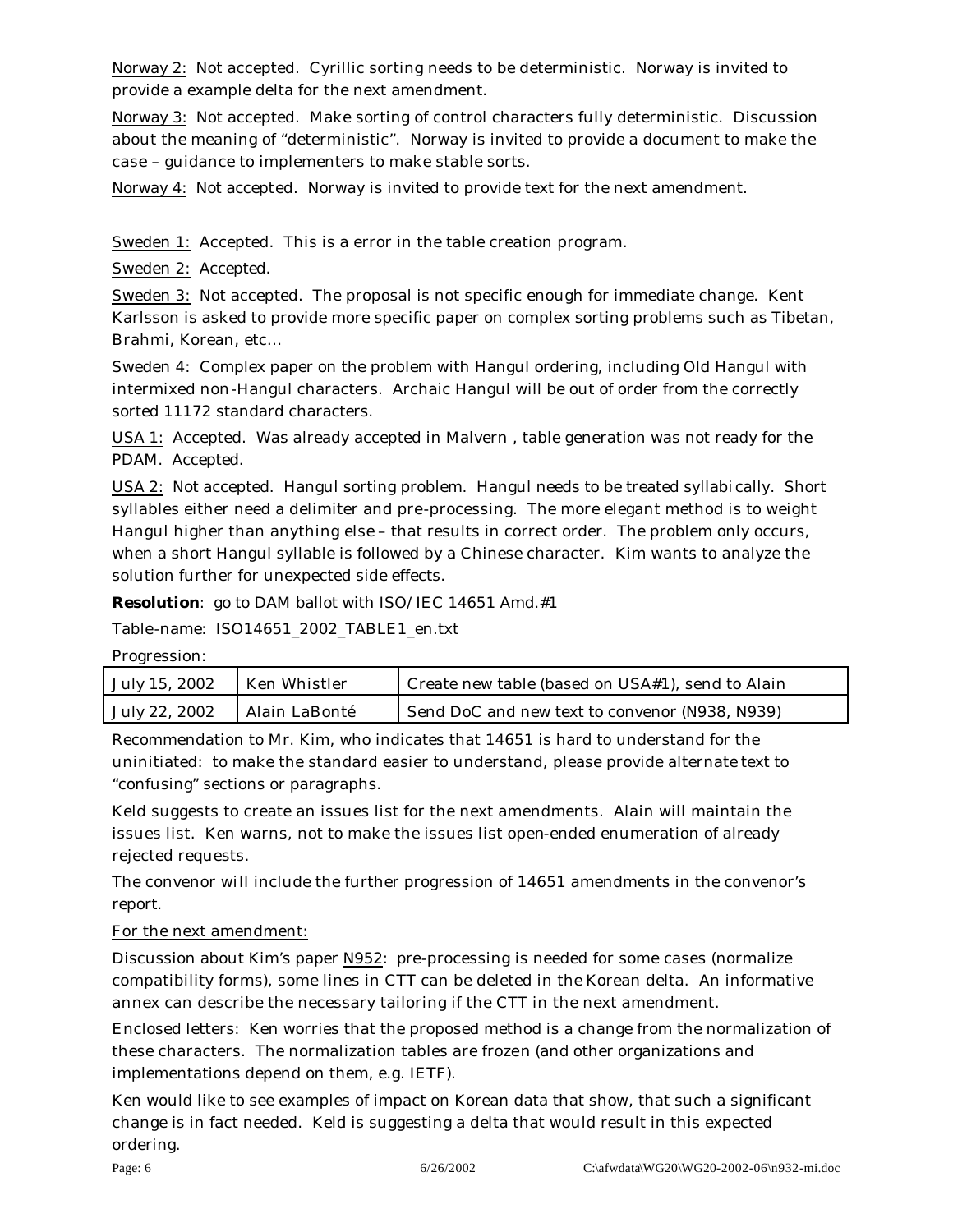Professor Kim suggests that N952, N953 and N954 are informative papers – if Korea wants actual changes, it will write formal requests.

Discussion on N953 and N954 – N953 being an executive summary of the full document. UAX #15 is not an WG20 issue.

Ken will take these documents back to UTC and to L2. WG2 and WG20 have not addressed the normalization issue, this is UTC business.

The major constraint is that normalized data in the field must not be invalidated by changes in the Korean normalization.

Long discussion about the fact that WG20 has not invited Korean experts to consult on the Korean sorting order. The convenor as the liaison to SC2 has not asked for advise there either.

German paper N958: Umlaut and Trema are handled as di stinct characters in library communities and are to be sorted differently. This effects all character sets that have the relevant repertoire. The move from TC46 standards to Unicode has brought the problem to the surface and a solution needs to be found.

Ken suggests that in the case of such variants a distinction in the variant is an option – see variant selection for base forms. Use a higher level protocol. (Everson points to a similar problem with Khmer).

Ken explains the variant mark to be sorted as a second weight, generated by preprocessing, and tailor the CTT to allow the required ordering. Temporary PUA character as an intermediate form for determining ordering weight.

# **13. Cultural convention specifications ISO/IEC DTR 14652**

| 892 | Disposition of comments to DTR 14652                         | Keld Simonsen                    | 2001-11-02 |
|-----|--------------------------------------------------------------|----------------------------------|------------|
| 895 | ISO/IEC DTR 14652: D.2 Comments from the U.S.<br>member body | <b>Ken Whistler</b><br>L2/01-466 | 2001-11-21 |
| 897 | DTR2 ballot for ISO/IEC 14652                                | Keld Simonsen                    | 2001-12-25 |
| 905 | Report on changes to DTR 14652                               | Keld Simonsen<br>SC22 N3372      | 2002-02-10 |
| 922 | Comments regarding 14652                                     | <b>Ulrich Drepper</b>            | 2002-03-28 |
| 948 | Summary of voting and ballot comments on<br>DTR 14652 ballot | <b>JTC1 N6769</b>                | 2002-05-29 |
| 951 | Late UK comments to the DTR 14652 ballot                     | SC22 secretariat                 | 2002-05-31 |
| 956 | Disposition of comments on DTR2 of 14652                     | Keld Simonsen                    | 2002-06-08 |

The convenor reads the recommendations of the SC22 secretariat regarding the future processing of the DTR (publish or not).

Germany:

D-1: accepted. Conformance clause will be deleted.

D-2: accepted, LC-CTYPE is marked as controversial

D-3: rejected, the complete section 4.5 is marked controversial

D-4: noted, the complete section 4.5 is marked controversial

D-5, 6, 7: noted, the section is marked controversial

D-8: noted, the section is marked controversial

Ireland: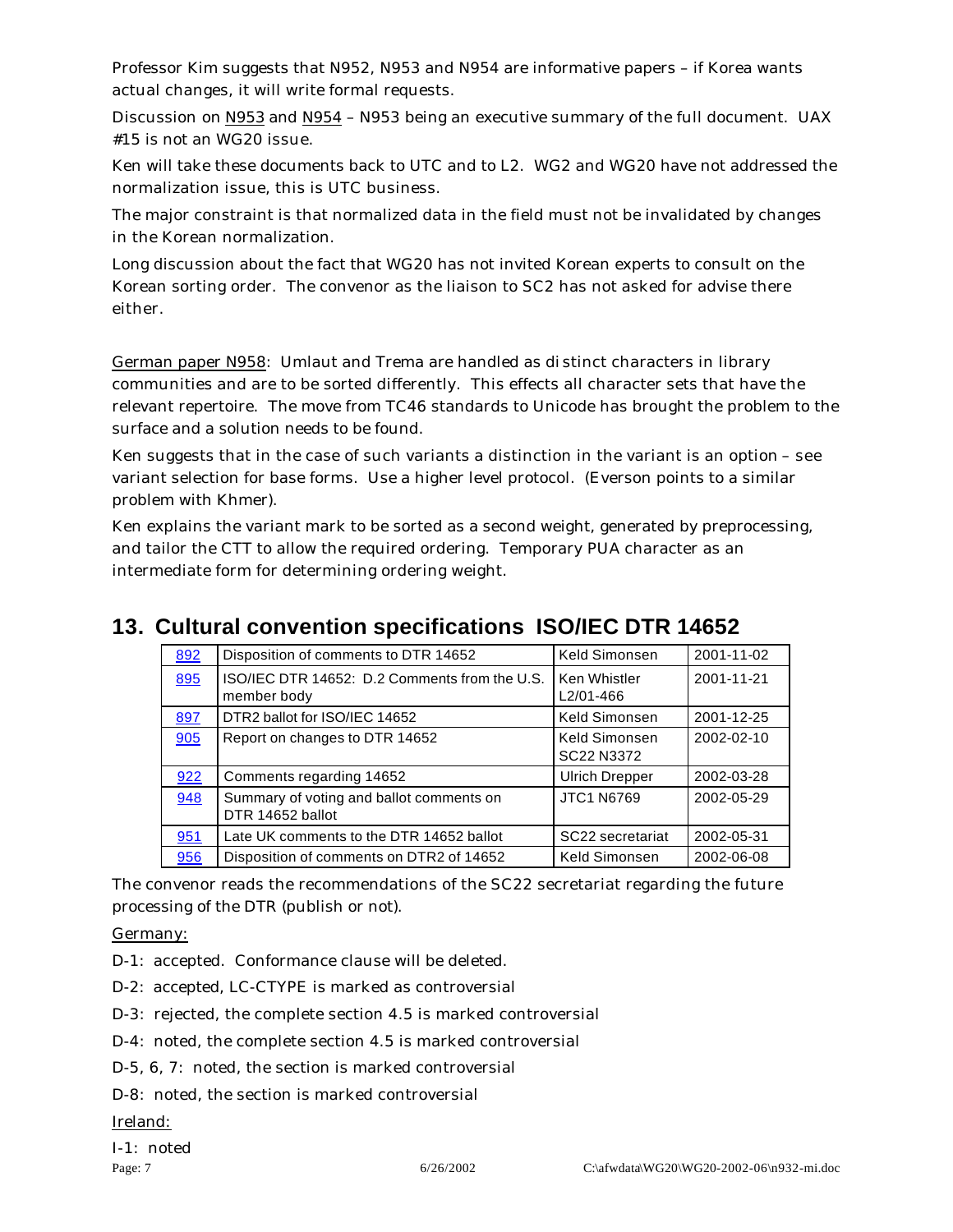I-2: noted

I-3: noted, the committee has no consensus to cancel this project.

Japan:

- J-1: noted, proposed text corrected
- J-2: not covering the repertoire
- J-3: not accepted

#### Norway:

N-1: rejected; wants to re-install text on various subjects (paper size, measurements, double ellipses). These items were marked as controversial and removed for that reason. The NB is invited to submit text on these unresolved issues for Annex D.

#### Sweden:

- S-1: noted as per J-2
- S-2: document the lack of consensus of the participating experts in the working group. Replace line 69 in the DTR with above explanation.

Switzerland:

CH-1: noted, the committee has no consensus to cancel this project.

CH-2: noted, see J-2

CH-3: noted

United Kingdom (in N951):

These responses are requested by SC22 secretariat to late comments

UK-1: noted

UK-2: accepted, see S-2 and D-1

UK-3: noted

United States:

- US-\*: see DoC text
- US-1: accepted; at the end of the introduction (after line 134) will be the proposed text, outlining the controversial sections.
- US-2: noted, see Japanese comments
- US-3: not accepted
- US-4: not accepted, the relevant section is marked as controversial
- US-5: not accepted, the relevant section is marked as controversial. Text will be added to establish the connection to TR 10176.
- US-6: accepted; script names will be changed, comments removed.

US-7: accepted

- US-8: accepted
- US-9: accepted
- US-10: not accepted; the committee has no consensus, the section is marked as controversial.
- US-11: not accepted; marked as controversial
- US-12: not accepted, marked as controversial
- US-13: not accepted, see J-3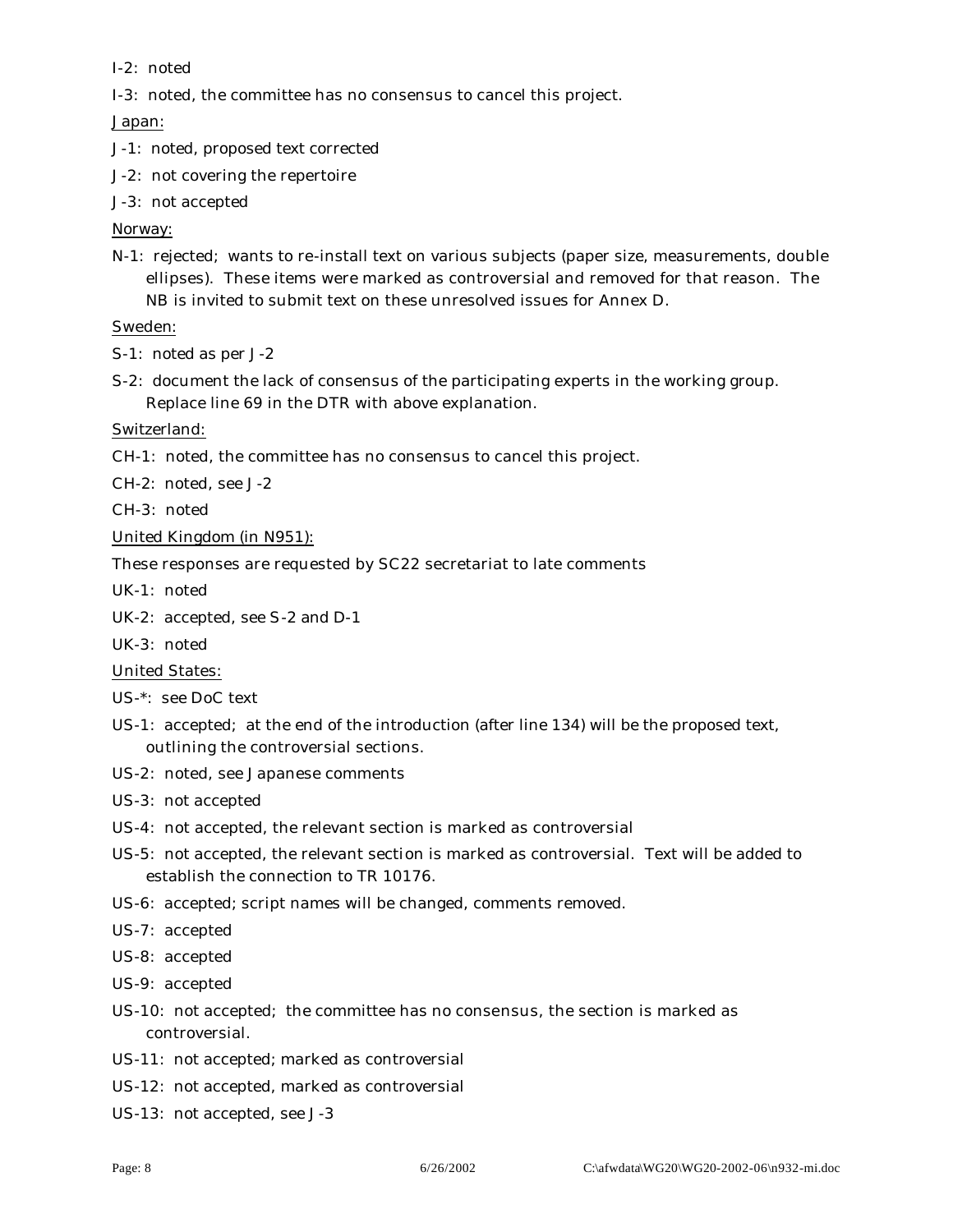- US-14: not accepted; the committee has no consensus to change the design of language information in LC\_ADRESS
- US-15: accepted
- US-15a: not accepted; the committee has no consensus to change the design of language information in LC\_ADRESS
- US-16: not accepted; the committee does not have consensus to redesign LC\_TELEPHONE
- US-17: partially accepted; add to ToC and refer to "Table-1 in 3.2.3" …
- US-18: same as US-17
- US-19: not accepted; see D-4
- US-20: accepted; the FDCC-set will be defined per reference to the different pieces

Summary: editorial changes only, no technical changes – ought to be published after review.

**Resolution:** check DoC, check new document, sent to SC22 for publication. End-date for comments is August 2, 2002, date for submission to SC22 is August 8, 2002.

Generic decision, that the DoC review is for the editing committee only, while the final document review will be open to each WG20 member.

### **14. Registration of cultural elements ISO/IEC 15897**

| 893  | Summary of voting on CD registration and CD<br>ballot for ISO/IEC CD 15897 - Registration of<br>cultural elements | SC22 N3341                 | 2001-11-16 |
|------|-------------------------------------------------------------------------------------------------------------------|----------------------------|------------|
| 945  | US contribution for ISO/IEC 15897 revision:<br>"Administrative aspects of ISO/IEC 15897"                          | Joan Aliprand,<br>Ed Hart, | 2002-05-25 |
| 945R | Improved version of the US contribution                                                                           | INCITS/L2                  | 2002-05-28 |
| 957  | Disposition of comments on CD of 15897                                                                            | Keld Simonsen              | 2002-06-08 |

Keld leads through the disposition of comments

Currently the registration authority is DKUUG. Keld Simonsen is the registrar. All submissions are reviewed by SC22 ballot. The new standard will introduce a joint advisory committee.

#### Netherlands:

Rejected, reasons are given. NL asks that only parent bodies can make submissions. This would mean that CEN working groups or SC22 working groups can not make submissions.

Norway:

Rejected. 30 days, 60 days, 90 days ??? Norway wants to reduce it to speed up the registration. USA wants quality of comments over speed.

United States:

- US-1: rejected
- US-2: accepted
- US-3: accepted

US-4: accepted – point to the ISO registration page instead, http://www.iso.org/mara

- US-5: accepted
- US-6: accepted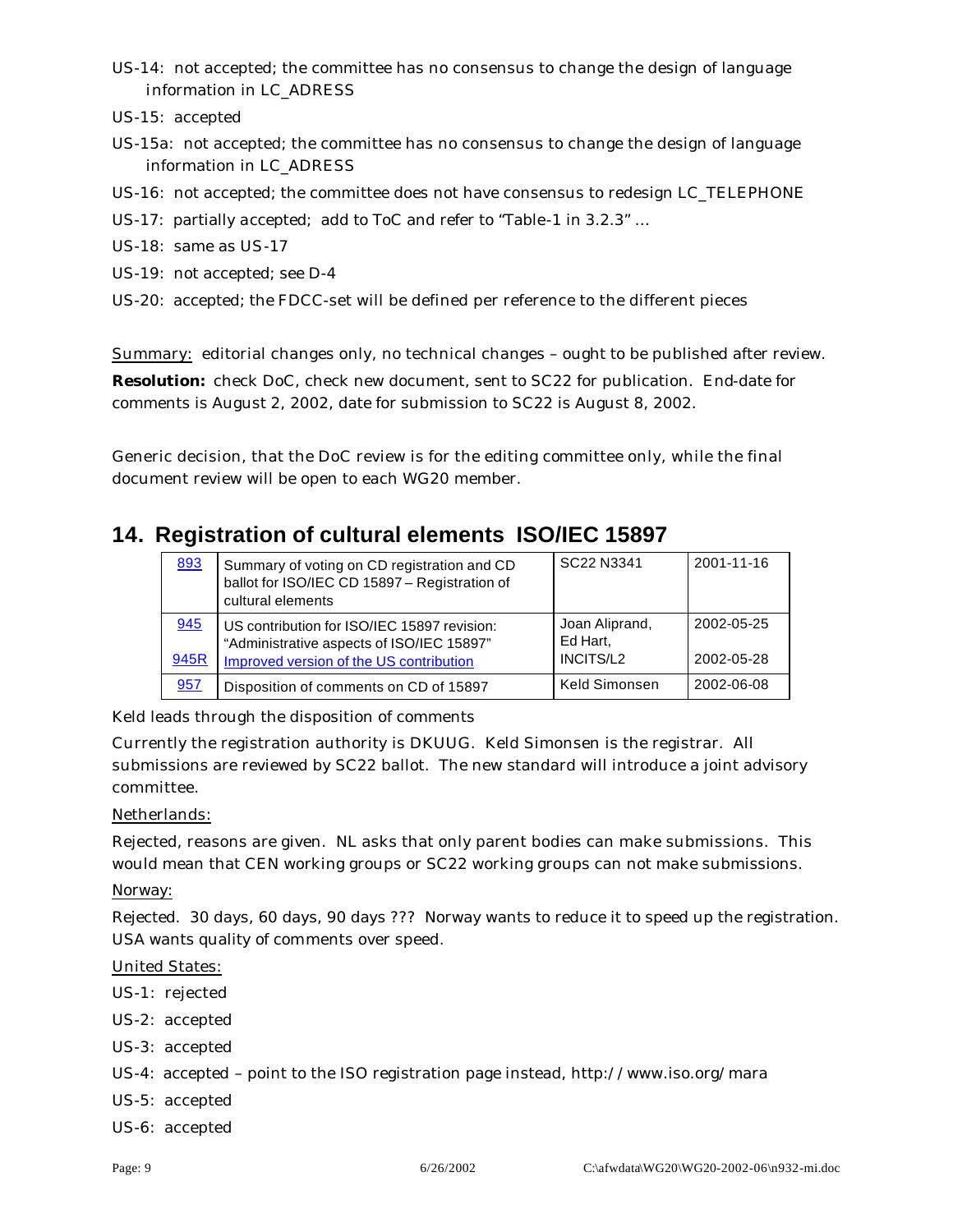US-7, 8: accepted

US-9: accepted

US-10: accepted in principle in next draft

US-11: accepted, token identifier description will be added

US-12: noted, covered in new process definition

US-13: accepted, see US-11

US-14: noted, addressed in material to be incorporated from N945R

US-15: accepted

US-16: accepted i.p.

US-17: noted, addressed in material to be incorporated from N945R

US-18: not accepted. "… in any of the ISO official languages, English, French, or Russian …"

US-19: partially accepted, text in parenthesis will be deleted

US-20: accepted

US-21: rejected, A4 paper is an ISO norm

US-22: accepted

US-23: rejected. The US postulates that "inflection" presented in this form is not useful for implementers.

US-24: rejected.

US-25: accepted

US-26: rejected

US-27: not accepted

US-28: not accepted

US-29: not accepted. No changes will be made to the text, WG20 is not in a position to change the Danish specification.

US-30 – US-38: not accepted. No changes will be made to the text, WG20 is not in a position to change the Danish specification.

US-39: not accepted. Refer to ISO/IEC 14651 for definition of terms.

US-40: not accepted

US-41: not accepted, see 39

US-42, 43: accepted

US-44: accepted. Text will reflect that narrative description is desired with POSIX locales.

US-45: accepted

US-46: accepted, text will be changes for clarification

US-47: accepted

US-48: not accepted

US-49: not accepted

US-50: not accepted, see US-33

US-51: not accepted

US-52 – US 54: not accepted

US-55: not accepted

US-56: not accepted.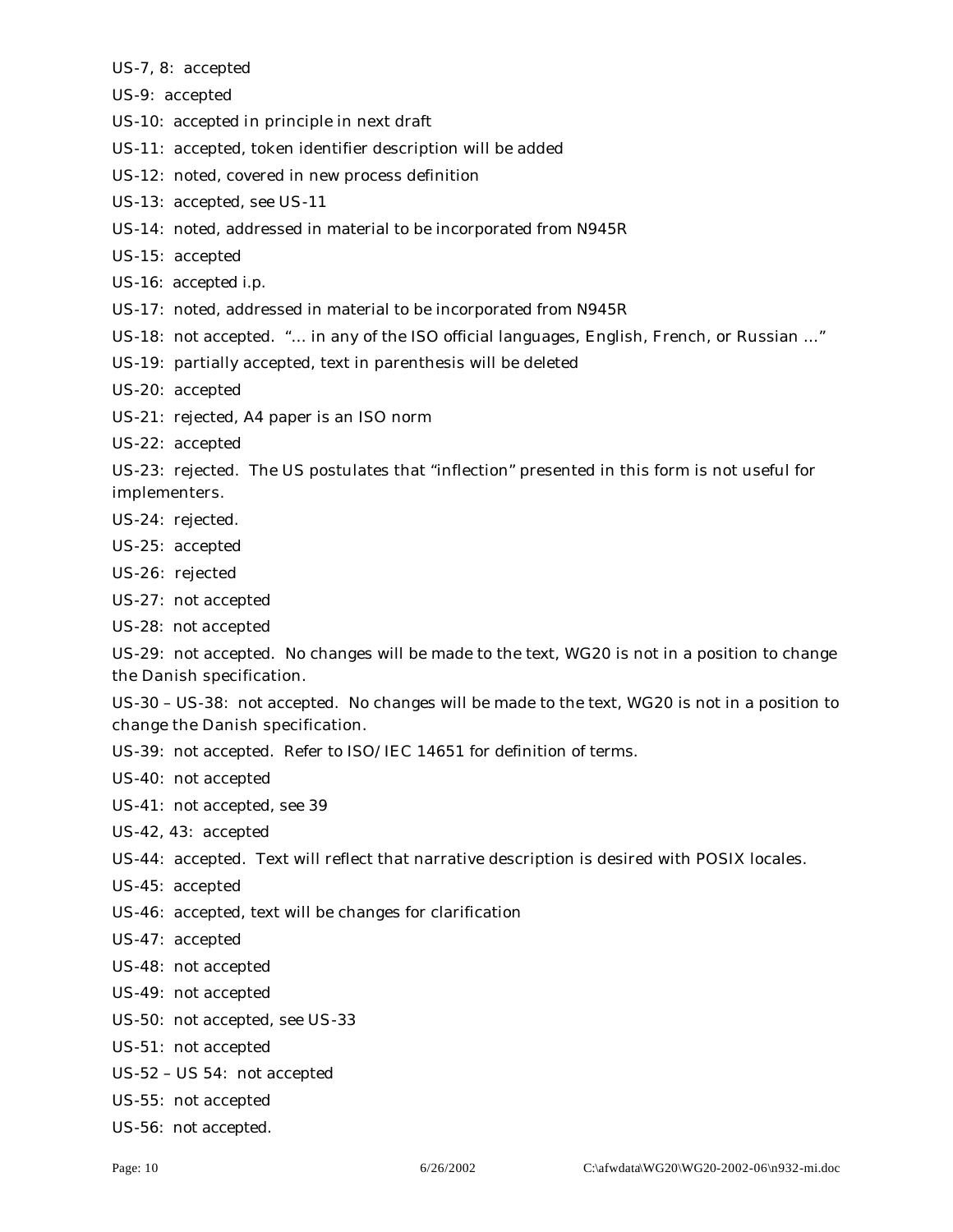Keld plans to incorporate the disposed comments and the process from N945R in a new draft to go for CD ballot.

Progression:

Final disposition of comments by June 30, 2002

New draft, including comments and N945 by mid August

Review by mid September

Submission for CD ballot: end of September 2002

# **15. Registrations according to ISO/IEC 15897**

| 894 | Summary of voting on 15897 registration of 30<br>cultural elements from CEN TC304 | SC <sub>22</sub> N <sub>3342</sub>     | 2001-11-19 |
|-----|-----------------------------------------------------------------------------------|----------------------------------------|------------|
| 902 | CEN ENV 12005 Cultural registry report                                            | Keld Simonsen<br><b>CEN TC304 N996</b> | 2002-01-14 |
| 903 | Draft response to comments on registration of<br>European locales                 | <b>CEN TC304 N997</b>                  | 2002-01-14 |
| 913 | Cultural Registry report - ISO/IEC 15897<br>(3 registrations, 3 new proposals)    | Keld Simonsen<br>SC22 N3377            | 2002-02-24 |

According to resolutions from CEN's meeting in December of 2001 (N909), the disposition of comments to the registration of the CEN locales will be done by CEN (Keld Simonsen and Erkki Kolehmainen). CEN does not want SC22 to make technical changes, this is in the responsibility of CEN.

After discussion: WG20 will accept the CEN disposition of comments, when all comments have been sufficiently considered. Editorial changes are easily accepted.

**Resolution**: WG20 notes DoC in N903 from CEN. See resolutions in N931.

# **16. ISO/IEC 10646 Issues**

| 914 | US position regarding the German NB proposal on   INCITS/L2<br>UTF-16 datatype in SC22 N3356 |               | 2002-03-13 |
|-----|----------------------------------------------------------------------------------------------|---------------|------------|
| 937 | Summary of voting on NP for additional data types<br>for programming language C (SC22 N3356) | SC22 N3393    | 2002-04-29 |
| 944 | Resolutions of the SC2/WG2 meeting in Dublin,<br>May 2002 - see resolution M42-27 (CLAUI)    | SC2/WG2 N2454 | 2002-05-23 |

**AI Winkler:** publish SC22 N3356 as WG20 document N955.

Ken explains that the intent is the definition of a new data type, portable, and reliably understood by programming languages.

# **17. CLAUI**

| 919 | Invitation to the SC35 plenary meeting in<br>Copenhagen, June 6-7, 2002, hotel information                                                 | SC35 N0395 and<br>SC35 N0396      | 2002-03-21 |
|-----|--------------------------------------------------------------------------------------------------------------------------------------------|-----------------------------------|------------|
| 920 | SC35 NP for Guidelines and methodology for the<br>assessment of cultural and linguistic adaptability<br>in information technology products | SC35 N0368<br><b>JTC1 N6638</b>   | 2001-12-19 |
| 921 | SC35 summary of voting on NP in JTC1 N6638                                                                                                 | SC35 N0397                        | 2002-03-25 |
| 928 | Report from the CLAUI meeting in Paris,<br>December 2001, action items, generic agenda                                                     | <b>Yves Neuville</b><br>CDSG2(02) | 2002-04-08 |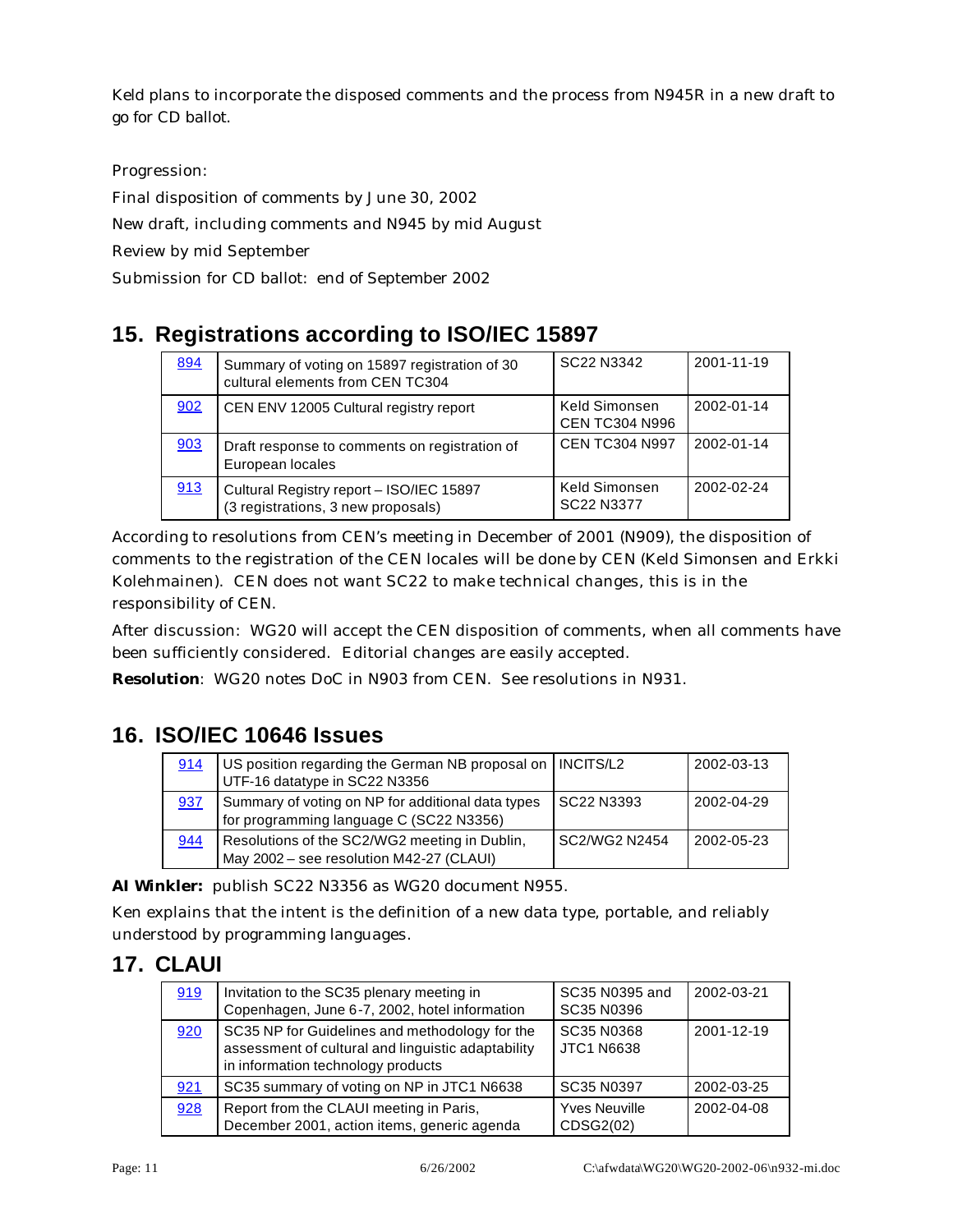| 944 | Resolutions of the SC2/WG2 meeting in Dublin,<br>May 2002 – see resolution M42-27 (CLAUI) | I SC2/WG2 N2454 | 2002-05-23 |
|-----|-------------------------------------------------------------------------------------------|-----------------|------------|
| 959 | Contribution of SC22/WG20 to the CLAUI<br>coordination meeting                            | SC22/WG20       | 2002-06-10 |

Discussion about the usefulness of CLAUI, and its functions. There is no output expected from the meeting, except for coordination.

CLAUI can not decide something, they can only recommend.

Alain will write a paper that points to subjects, that CLAUI should and could discuss.

Discussing paper N959 (Alain):

Comments on CLAUI recommendations in N928: #1 and #4 are non problematic. For #2, the US are against both projects and thus can't support "coordination" between them.

Alain presents N959, it is discussed and updated for approval on Wednesday.

**Resolution:** N959 as a WG20 contribution to CLAUI with copies to SC22. SC2, and SC35

**AI Winkler:** forward copies to SC2, SC22, and SC35

### **18. Other business**

| 923 | Rules for ISO/IEC JTC 1 Workshop Mode of<br>Operation - request for comments                  | SC22 N3386        | 2002-03-29 |
|-----|-----------------------------------------------------------------------------------------------|-------------------|------------|
| 933 | WG20 annual report 2002 (draft)                                                               | Arnold Winkler    | 2002-05-20 |
| 934 | Assignment of project editors for WG20 projects                                               | Arnold Winkler    | 2002-04-29 |
| 941 | Area codes and groupings: the need for a standard<br>approach                                 | John Clews        | 2002-05-01 |
| 943 | What are standards for? What standards need<br>developing? Contribution to start a discussion | Pat Hall (UK)     | 2002-05-22 |
| 947 | ISO Council and IEC Council Board (CB)<br>Resolutions Dealing with the Future of JTC 1        | <b>JTC1 N6768</b> | 2002-05-21 |
| 949 | Ken Whistler's reply to Pat Hall's N943 - What<br>standards need developing?                  | Ken Whistler      | 2002-05-29 |
| 962 | E-mail SC22WG20.3949 about an NP on a TR for<br>118N functionality and current practices      | Keld Simonsen     | 2002-06-09 |

18.1 Keld asks the group, if a TR for the I18N functionality should be done at all

Ireland: no. Mac is not mentioned.

Germany: less critical, part 15435 functionality is contentious, but current practices are valuable information.

UK: would like to see some proposal for future practice. Group activity.

Norway: would participate.

Canada: yes

Korea: yes

USA: not in favor of a new TR.

Pat Hall might be prepared to act as the editor.

Whistler: for the USA to consider participation, a basis working document needs to be presented.

**AI to national bodies:** provide input for a working paper to Pat Hall as basis for a Type 3 TR. End date for proposal end of September, working paper by the end of October. NP decision at the next meeting.

# **19. Review of Priorities and Target Dates**

Done.